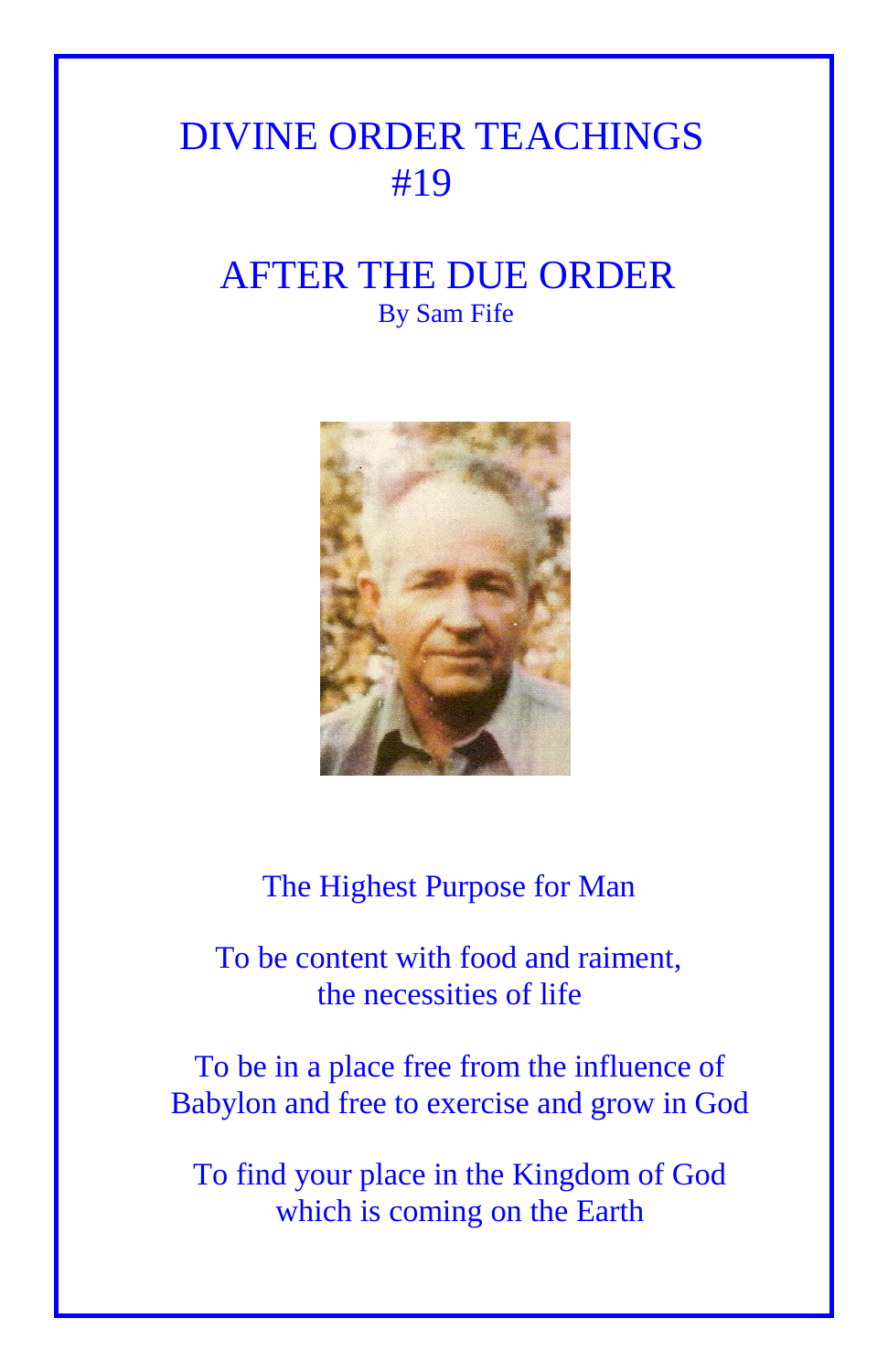1 Chron. 13:1 And David consulted with the captains of thousands and hundreds, and with every leader. [2] And David said unto all the congregation of Israel, If it seem good unto you, and that it be of the LORD our God, let us send abroad unto our brethren every where, that are left in all the land of Israel, and with them also to the priests and Levites which are in their cities and suburbs, that they may gather themselves unto us: [3] And let us bring again the ark of our God to us: for we enquired not at it in the days of Saul. [4] And all the congregation said that they would do so: for the thing was right in the eyes of all the people. [5] So David gathered all Israel together, from Shihor of Egypt even unto the entering of Hemath, to bring the ark of God from Kirjath-jearim. [6] And David went up, and all Israel, to Baalah, that is, to Kirjath-jearim, which belonged to Judah, to bring up thence the ark of God the LORD, that dwelleth between the cherubims, whose name is called on it. [7] And they carried the ark of God in a new cart out of the house of Abinadab: and Uzza and Ahio drave the cart. [8] And David and all Israel played before God with all their might, and with singing, and with harps, and with psalteries, and with timbrels, and with cymbals, and with trumpets. [9] And when they came unto the threshing floor of Chidon, Uzza put forth his hand to hold the ark; for the oxen stumbled. [10] And the anger of the LORD was kindled against Uzza, and he smote him, because he put his hand to the ark: and there he died before God. [11] And David was displeased, because the LORD had made a breach upon Uzza: wherefore that place is called Perez-uzza to this day. [12] And David was afraid of God that day, saying, How shall I bring the ark of God home to me?

1 Chron. 15:1-4 And David made him houses in the city of David, and prepared a place for the ark of God, and pitched for it a tent. [2] Then David said, None ought to carry the ark of God but the Levites: for them hath the LORD chosen to carry the ark of God, and to minister unto him for ever.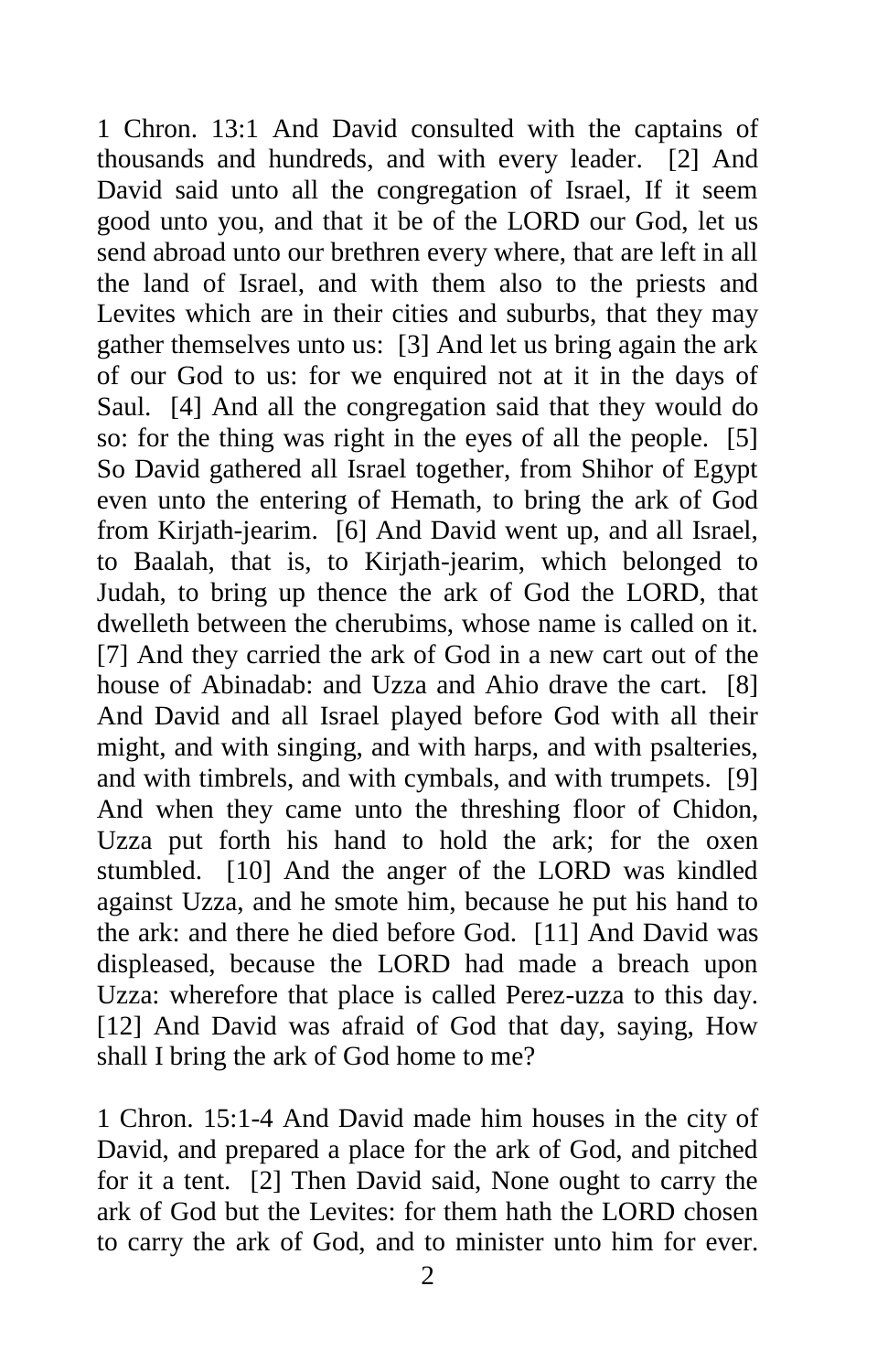[3] And David gathered all Israel together to Jerusalem, to bring up the ark of the LORD unto his place, which he had prepared for it. [4] And David assembled the children of Aaron, and the Levites:

11-13 And David called for Zadok and Abiathar the priests, and for the Levites, for Uriel, Asaiah, and Joel, Shemaiah, and Eliel, and Amminadab, [12] And said unto them, Ye are the chief of the fathers of the Levites: sanctify yourselves, both ye and your brethren, that ye may bring up the ark of the LORD God of Israel unto the place that I have prepared for it. [13] For because ye did it not at the first, the LORD our God made a breach upon us, for that we **sought him not after the due order**.

This statement is the key to the whole message of Scripture that we have written out for you. It is the key to the reason David could not bring the Ark into Jerusalem the first time. It is the key to the question theologians have puzzled over for centuries: namely why God struck Uzza dead, when it seemed his only mistake was to put his hands on the Ark of God to keep it from falling over. It is the key to why we have so often failed to go to the place we wanted to go in God, and accomplish the thing we wanted to accomplish in God. It is because we sought Him not after the **Due Order.**

The truth is God had given a specific Order in which the Ark was to be carried. That Order was revealed over five hundred years before, in Exodus 25:12-15.

Here, when God told Moses how the Ark should be carried, He said, "And thou shalt cast four rings of gold for it and put them in the four corners thereof; and two rings shall be in the one side of it, and two rings in the other side of it. And thou shalt make staves of shittim wood, and overlay them with gold. And thou shalt put the staves into the rings by the sides of the ark that the ark may be borne with them. The staves shall be in the rings of the ark: they shall not be taken from it."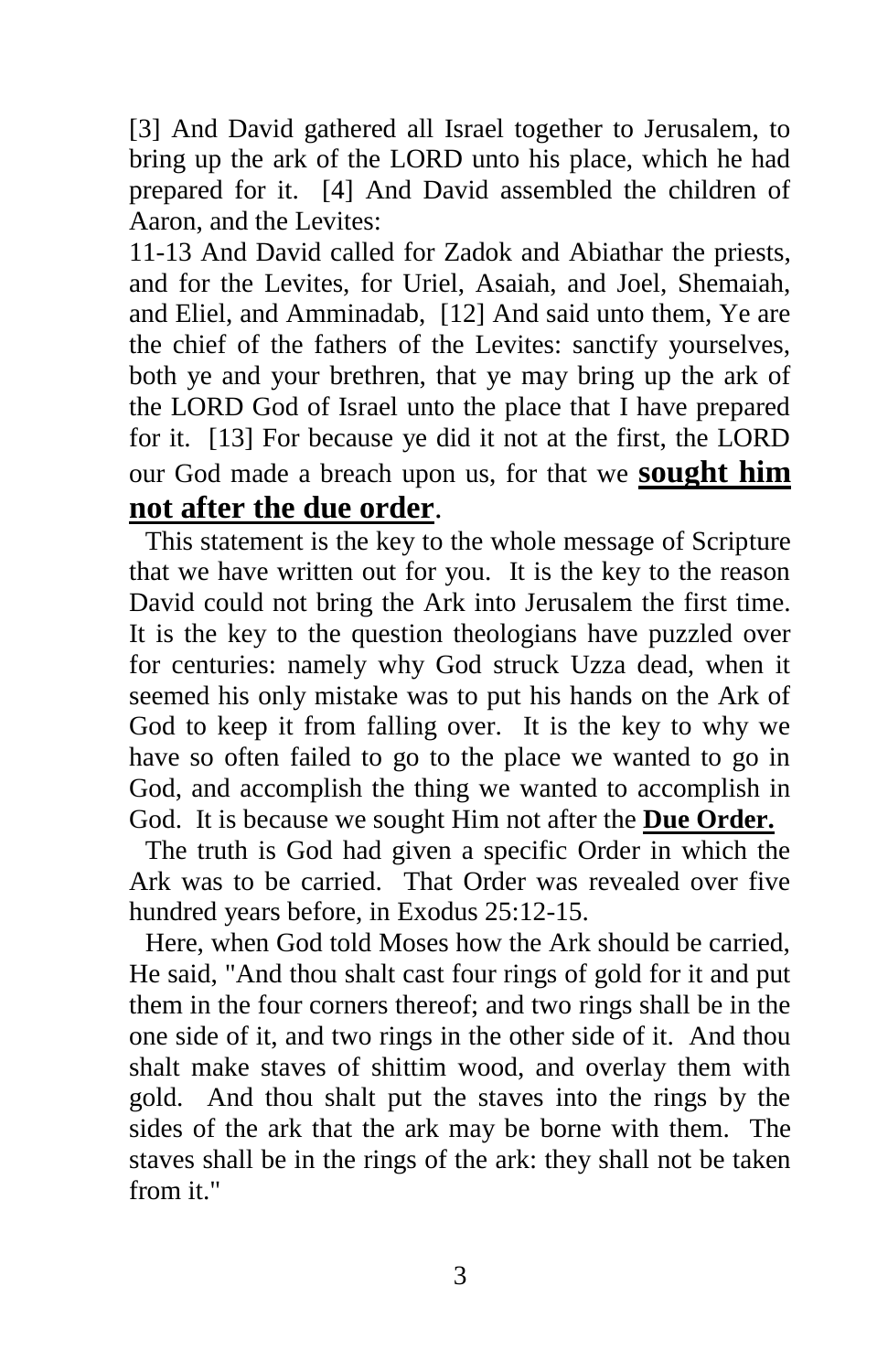Here it is revealed that God's Order for carrying the Ark was to put four rings of gold on each corner of the Ark; then overlay two staves of shittim wood with gold. Then the staves were to be run through the rings, and with these the Ark was to be carried, so that the fleshy hands of the priest might touch the ends of the staves; but only the gold which overlaid the staves at the point where they touched the Ark must touch that Ark. For the hands of flesh must not touch the Ark of God.

It was because of David's failure to go back and study the Scriptures, and get God's Order for carrying the Ark, that Uzza died. It had been five hundred years and more since God had given the Order in which the Ark was to be carried. And David, like many ministries today, because he was winning great victories for God in other areas, did not think it was important how the Ark was carried into Jerusalem as long as it was carried in. And so instead of searching the Scriptures to find God's Order, and calling the Levites to carry the Ark with the golden staves, he placed the Ark on a bouncing wooden cart to carry it into Jerusalem.

As the cart hit a bump the Ark began to topple over. Uzza, earnestly desiring to protect the Ark of his God, did the one thing God had said must not be done. He laid his hands of flesh on the Ark of God. When he did, he dropped dead. Later on when David prepared to carry the Ark into Jerusalem the second time, he told the priests and Levites he realized this had all happened because they had failed to seek God after the Due Order.

This statement is the key to all God's dealings with us. Over the ages he has been seeking to teach us, through His great teacher the Holy Spirit; that He has an Order in which we must approach Him. And for a very definite reason. The Bible says His Name is holiness.

 When the Bible uses the term. "His Name," in reference to God or Jesus, it is speaking of His Nature. Therefore His Nature is Holiness. But our nature is carnal, sold unto sin, as Paul says. Therefore, we cannot go running into His presence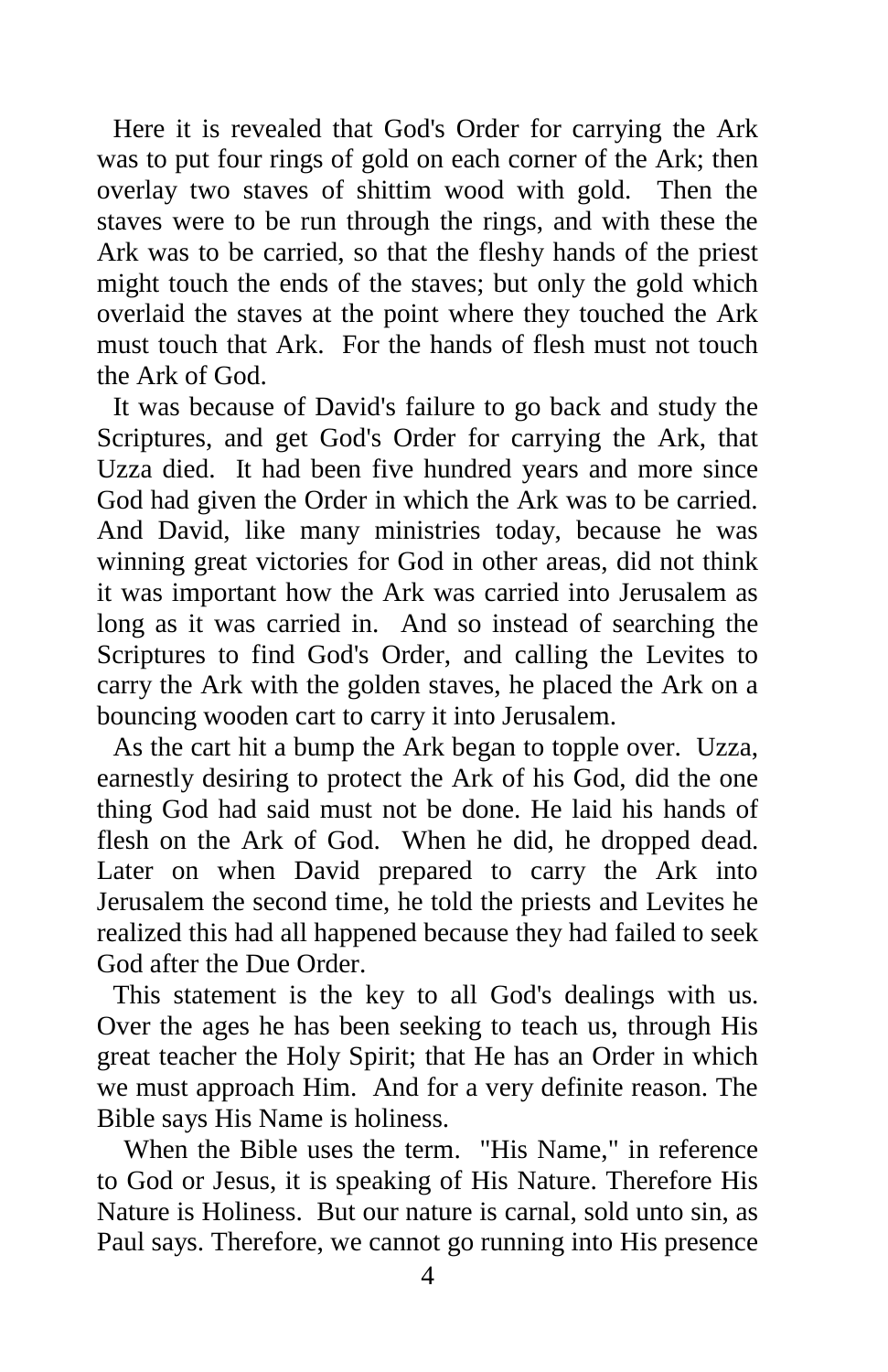any old way, and arrive in His presence in our carnal state. Nay, for our carnal nature would be offensive to the tender beauty of His Holy Nature, and the awesome Holiness of His Nature would so reveal the blackness of our own nature that it would shatter us, and we could not bear to remain in His presence.

 Therefore in His redemptive plan in Christ, He has decreed a certain Order by which we are to approach Him, step by step; and at each step of the way our carnal nature is changed more and more; until, by the time we have gone through every step of that Order, our own nature will be changed into His Likeness. Thus, we can eternally be in His presence, and His Nature will not be offended by ours, and ours will revel in His, for the two will agree; and the prayer of Jesus in John 17, wherein He said, "I pray that they all may be one, as thou, Father, art in me, and I in thee," shall be fulfilled. Let us illustrate this with a carnal illustration in the human realm.

 Suppose there was a great king over a vast domain. He sits on his pure, clean, ivory throne clothed in the most delicate of robes; surrounded by beautiful fruits and flowers, whose delicate aromas continually arise as a sweet savor in his nostrils, and his eyes continually behold their beauty. His surroundings are very pleasing to him, because his very nature is one of purity and beauty and therefore the ivory purity of his throne and the aroma and beauty of the flowers and surroundings are a blessing to him, because they agree with the tender beauty of his own nature.

 Now, suppose this great king has a subject in the farthest part of his domain who has fallen in his own nature; so that his nature has become gross and hard and black and dirty, and therefore his surroundings and his dress and manner have become the same. His body he lives in is dirty and disorderly. His manner is rude and harsh, his face and clothing covered with mud and dirt.

 Now, this subject would like to go and live in the house of his king forever, and the king loves him and longs for him to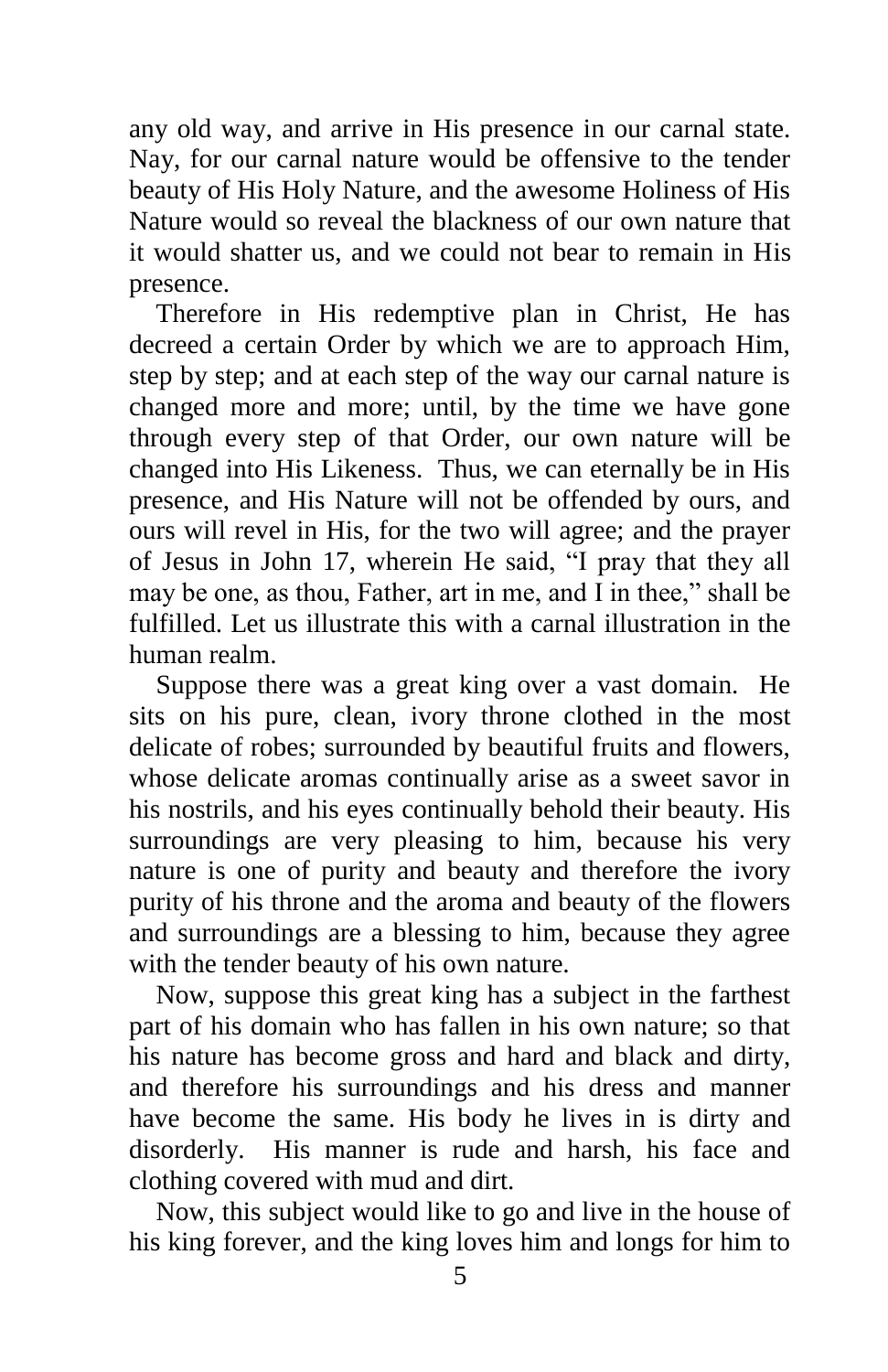come live with him forever. But the two could never dwell together as things are. For their two different natures would be offensive to one another. The pure, tender nature of the king would so grate upon the fallen nature of the subject; yea, the very beauty of the surroundings themselves would so reveal to him his own filthiness, that he would be consumed in his misery. Whereas the dirt and filth that covered him inside and out would forever hurt the tender nature of the king.

 There is only one solution to the problem. The love of the king for his own will not allow this fallen subject to be forever separated from him. Therefore, he devises an order by which his subject shall, step by step, approach unto his house. And at each stage of the journey as he approaches unto the dwelling place of the great king, his own nature has been changed into one of tenderness, purity and beauty. Thus, he cannot stand to wear any clothing but fine white linen. The beauty that surrounds the great king is a soothing balm to his own tender nature, and the holiness that is breathed out of his own being is a sweet savor to the pure, holy nature of the king, and thus the two can dwell in one another forever, with no offense one to another.

 It is for this cause that the great King of the universe, our Heavenly Father, sent Jesus to shed His blood and make us clean vessels through His blood; so that the Holy Spirit, the great teacher of the Godhead, might indwell us and reveal to us God's Order by which we must, step by step, approach the dwelling place of our Father, and at each step of the way have our nature cleaned up and changed from Glory unto Glory, (11 Cor. 3:18). Until, when we have gone through every step in that Order, we will arrive with our natures changed into the likeness of His; so that we can dwell in His Presence forever, without our natures being an offense to one another.

 It is a tragic circumstance that this plan of God has been hindered, because the so-called orthodox teachers of Christianity have misunderstood the part the shed blood of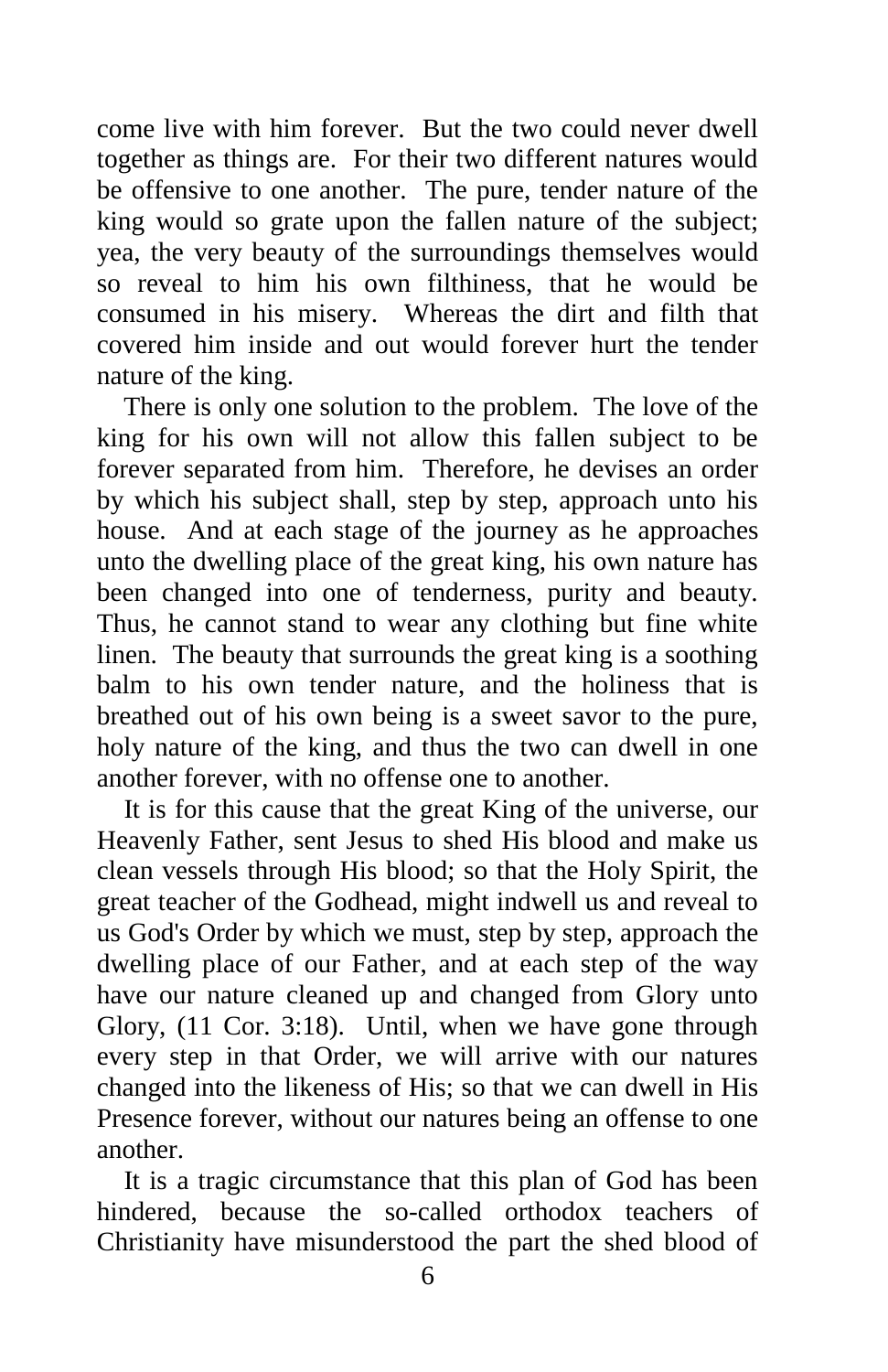Jesus plays in this plan. They have assumed that it does all that is needful for us to dwell in His Presence forever. This is far from the Truth. It is true that the blood of Jesus satisfies the demand of the just Nature of God for an atonement and enables Him to overlook and forgive all of our acts of sin that we have committed or may commit, while we are going through the Order by which our nature shall be changed into His likeness. But the blood of Calvary by itself, though it atones for our acts of sin, still leaves us with our fallen nature. In God's plan, it is not the work of the blood to deal with that. It is the total work of the blood to cleanse us and make us clean vessels, so the Holy Spirit, the great Teacher, can indwell us.

 There, the work of the blood ceases, and it is the Holy Spirit's work to lead us into all Truth and teach us all things, as Jesus said, thus revealing God's Order and plan by which we can step by step, approach our Father's house, having our nature change a little more each step; until by the time we arrive, we have been changed into His likeness, as 2 Corinthians 3:18 says, "While beholding Him we are changed into His image from glory unto glory as by the Spirit of the Lord. "

 Thus the blood of Jesus and the imputed righteousness of Christ was given to us, not to suffice us forever, but to make us acceptable to the Father until His redemptive Order and plan could be carried out, and our own nature could be changed into His likeness. Then instead of running into the Presence of the Father for a little while, with the blood of Jesus, to present to Him as a substitute for us; we will have grown up into His likeness, so that we can ourselves dwell in righteousness in His Presence forever; without any need for a substitute.

 It is true, as Hebrews 4:16 says, since the blood has been shed we can enter boldly into the Throne of Grace, to obtain mercy and find grace to help in time of need. But it is one thing to run into the Presence of the Father for a few moments in prayer with the blood of Jesus to present to Him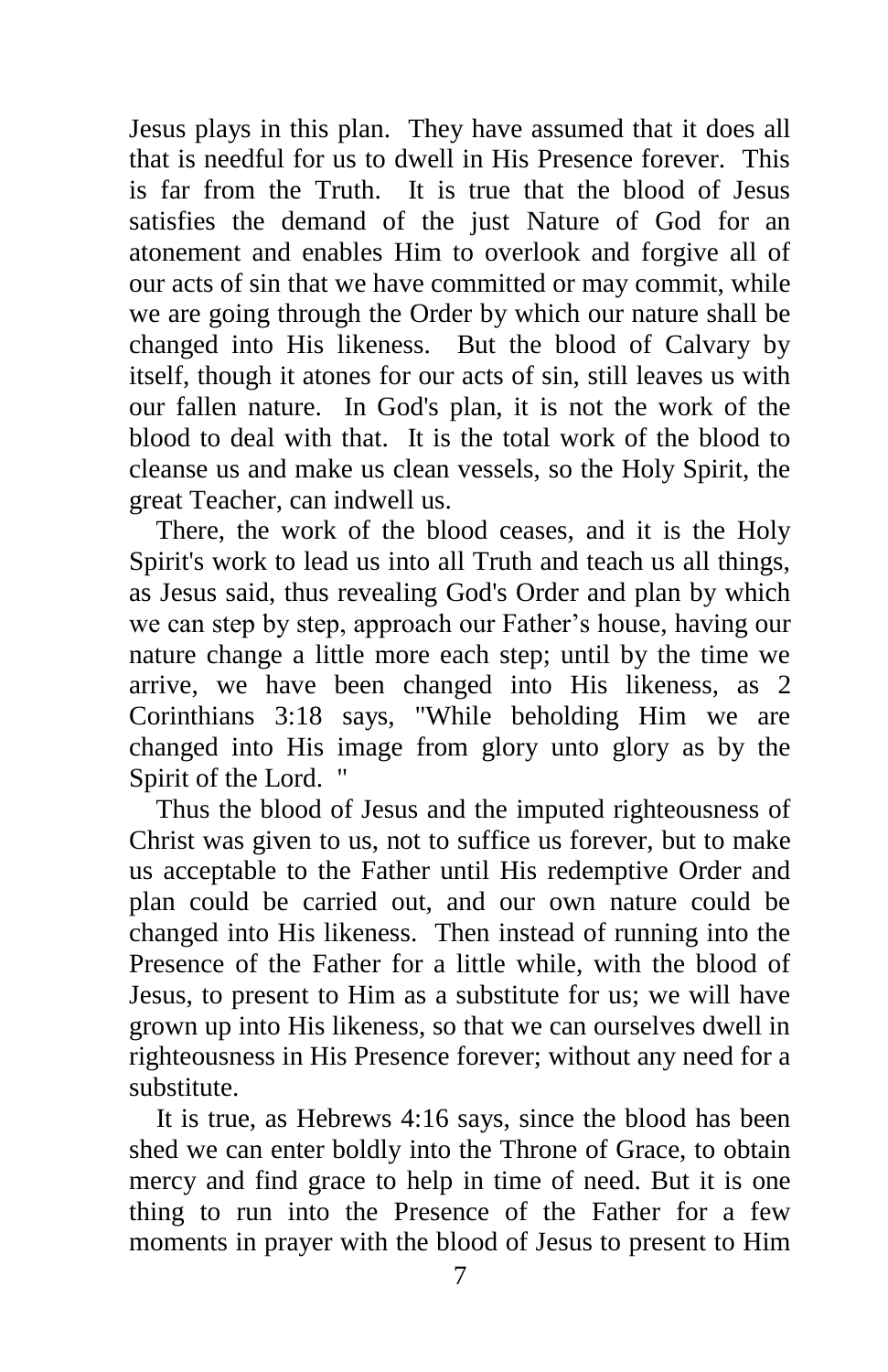in order to get a need met (find grace in time of need): and it is another thing to let His Spirit lead us into His Order for growing up into His likeness, so that our own nature will be changed into the likeness of His, and we can dwell in His presence forever, and have no needs.

 Thus it is true that God, because of the supreme Holiness of His Nature, has a Divine Order by which we must approach Him and our own nature be made such as can dwell in His Presence. And, as David failed in his effort to carry the Ark into Jerusalem, because he sought not God after the Due Order; so we will continually fail to accomplish God's purpose in us until we surrender completely to the great Teacher, who has been sent to lead us into all Truth; and let Him reveal to us from the Scriptures God's plan and God's Order, so that we may seek Him after the Due Order.

 That Order is revealed to us in its every aspect in the Tabernacle Moses pitched in the wilderness. In our previous studies in the series, "From Egypt to Jerusalem." we learned certain key Truths, which must be mentioned again as briefly as possible, as a foundation for the Truth of this message.

1. The Old Testament Age was the Age of the flesh. The New Testament age is the age of the Spirit.

2. The Old Testament Age was the Age of prophecy, in which God used Old Testament fleshly Israel to send forth Divine types and prophecies. The New Testament age is the age of fulfillment, in which God is going to fulfill in us, who are New Testament Spiritual Israel, every type and prophecy. 3. This being so, the Old Testament physical Tabernacle and Temple which Israel according to the flesh built, was but a type and prophecy of God's Holy Spiritual Temple which He is building today, which Temple we are. For 1Corinthians 3:16 says today, in the New Testament age, we are the Temple of God. And also Ephesians 2:19-22 tells us that we are being built upon the foundation of Apostles and Prophets, Jesus Christ Himself being the Chief Cornerstone, into a Holy Temple of the Lord, a habitation of God through the Spirit.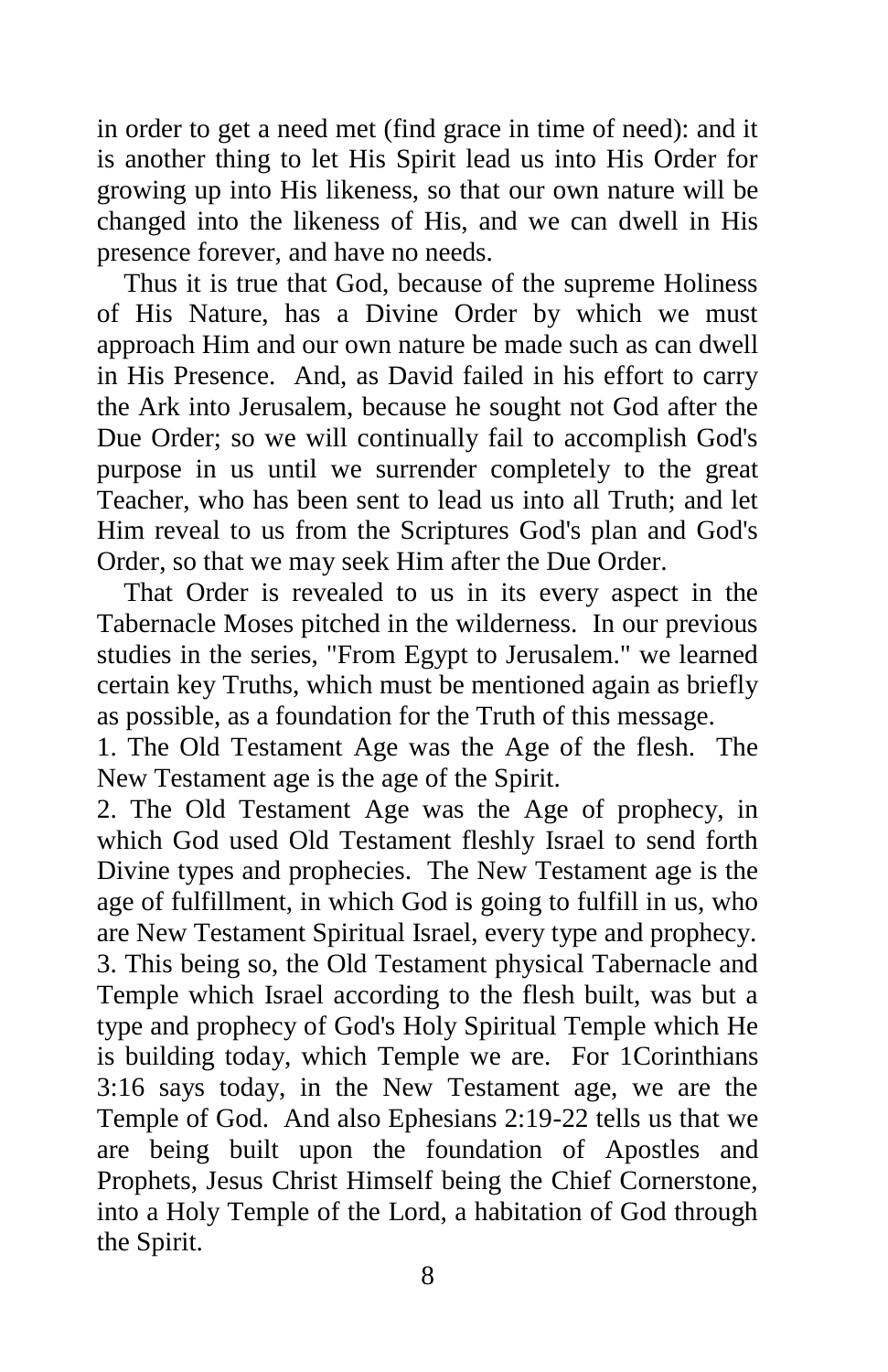God's true purpose from the beginning was to have a Temple or Tabernacle, a dwelling-place for His Spirit here on the earth, so that His Spirit and Nature may dwell in us and we might dwell in Him. And we are that Temple. As a substitute and visible revelation and picture of that Temple He intended to build out of us, He had old Israel build a physical Tabernacle and Temple. The Tabernacle Moses pitched in the wilderness and the Temple Solomon later built in Jerusalem were both types of the Temple God is building out of us. It was only while Israel was traveling through the wilderness that they built the Tabernacle out of tent curtains so that it could be easily dismantled and carried. But when they at last arrived in Jerusalem and their traveling was over, the Tabernacle made of tent curtains was replaced with the Temple made of stones.

The three divisions of the Tabernacle and its seven pieces of furniture are a type of the three great stages and the seven steps in God's Order by which we must approach Him, having our nature changed a little more at each stage of the journey until, by the time we arrive at His Holy of Holies, we will be changed into His likeness so that we can dwell in Him forever. The three divisions of the Tabernacle were:

**1. The Outer Court**. Seventy-Five feet wide and One Hundred and Fifty feet long; made out of tent curtains seven feet high: with no top on it. The entrance was called

## **THE GATE**.

**2. The Holy Place**. First room inside of the Outer Court. Twenty feet long and ten feet wide. The entrance was called **THE DOOR**.

called the gate, is a type of Water Baptism, by which we join the visible church organization and enter into Outer-Court Christianity. The Altar of Burnt Offering, at the entrance to the Outer Court where the lamb that was slain was burned up speaks of the Atonement Truths: Christ suffering the fires of hell to atone for our sins. The Brazen Laver, in the Outer Court, at which the High Priest must wash his feet before going into the Holy Place, reveals that in the Outer Court we,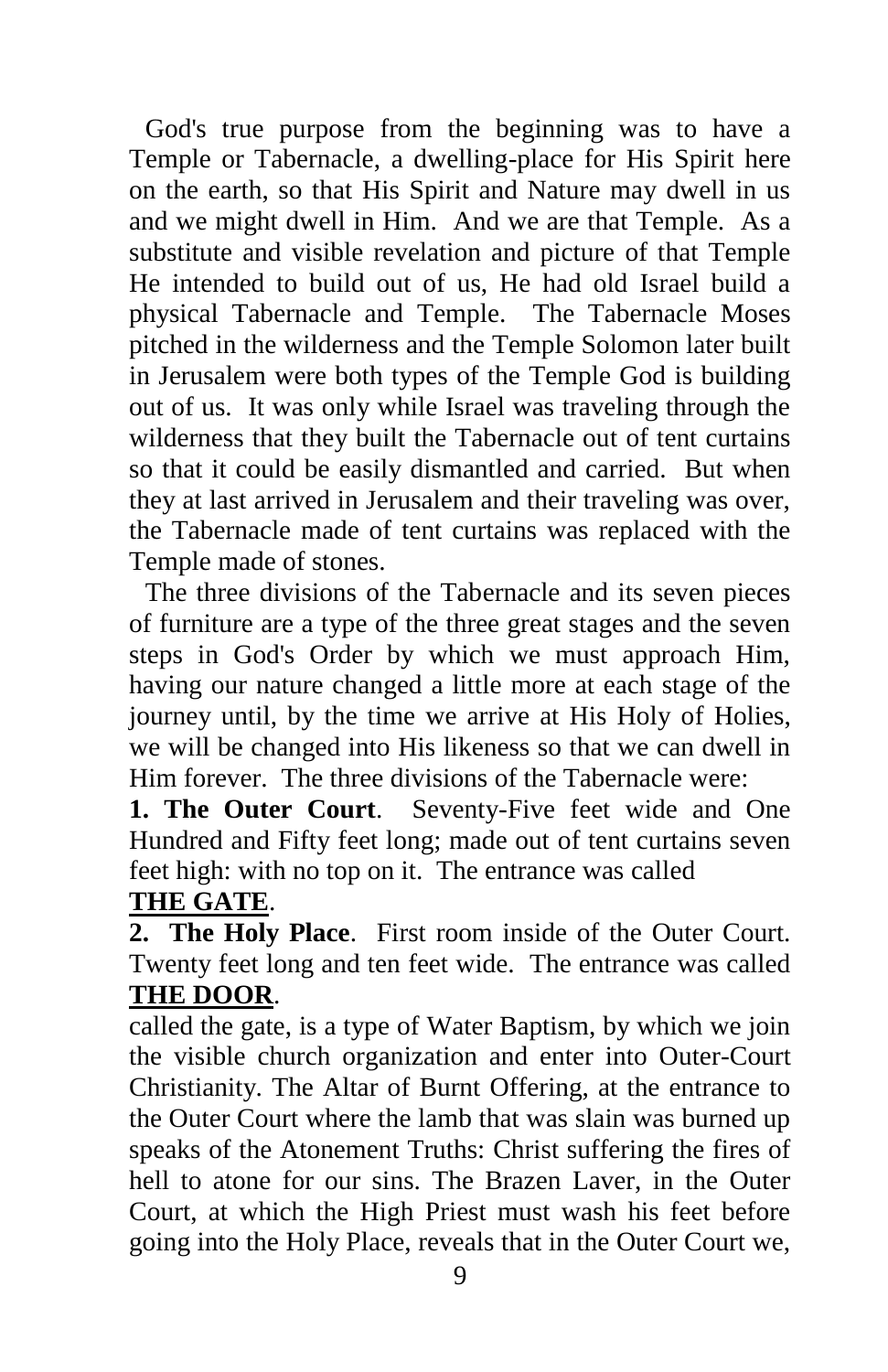who are the Body of Christ, of which the body of that High Priest was a type, must start cleaning up our walk, or washing our feet, in the Outer Court, before we can go on into the Holy Place. It is true that in Outer Court Christianity, after we are saved through our Study of the letter of the Word, we begin seeing the sins of the flesh which are in our lives that have to go, and as we begin to deal with them, we are cleaning up our walk, or washing our feet.

 The Holy Place in the Tabernacle is a type of that supernatural Life and walk in the Spirit which we enter into through the doorway of the Baptism of the Spirit, of which the entrance to the Holy Place, called the door, was a type. Here, we leave behind the program and ritual of Outer Court Christianity, and having, passed through the doorway of the supernatural Baptism of the Spirit, we enter into a life and walk of supernatural experience with God that is not just a program and form, but supernatural Reality. The first piece of furniture in the Holy Place is the Table of Shewbread. This is a type of the Hidden Manna that Jesus speaks of in Rev. 2:17 where He says, "To him that overcometh will I give to eat of the hidden manna." When we, through the Baptism of the Spirit, enter into the Holy Place, the Spirit begins to take us behind the letter of the Word and reveal the Spirit of the Word: the Hidden Manna. This is the reason all the denominational ministers today who receive the Baptism of the Spirit been to cry, "My Bible is become a new book to me!" Of course it has, they have left behind the Outer Court with its letter of the Word, and have entered into the Holy Place and begun to feast on the Hidden Manna from God's Table of Shewbread.

**3. The Holy of Holies**. Third room behind the Holy Place. Ten feet long and ten feet wide, the entrance was called **THE VEIL**.

The seven pieces of furniture in the Tabernacle were: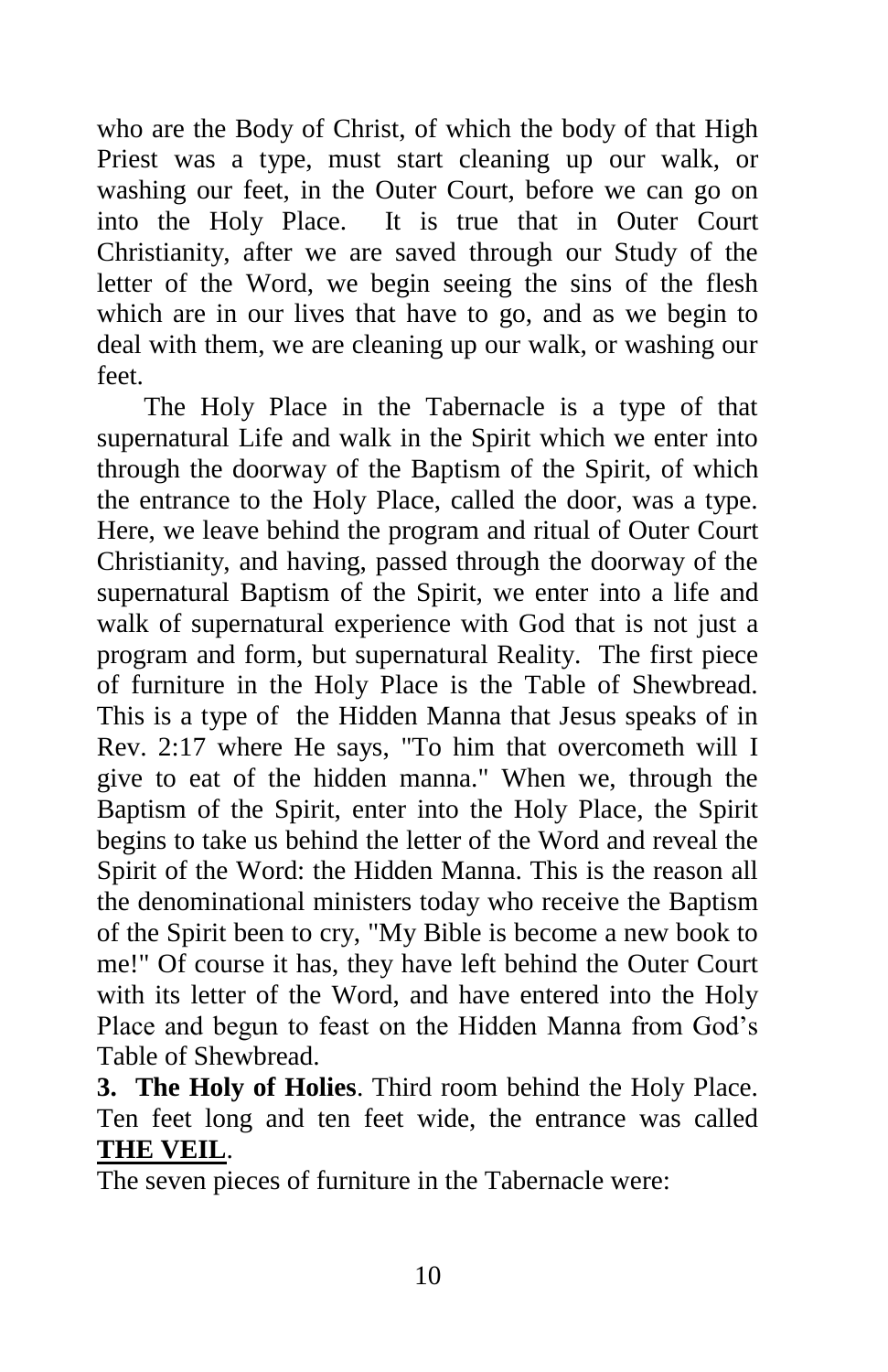1. **Altar of Burnt Offering**. Just inside the gate of the Outer Court on the right, here the lamb slain on the Day of Atonement was placed, and his flesh burned up.

2. **Brazen Laver**. A big, brass washing basin in the Outer Court on the left, just before the door to the Holy Place. Here the High Priest must stop on the Day of Atonement and wash his feet and hands before going into the Holy Place

3. **Table of Shewbread**. Just inside of the Holy Place on the right. The showbread here could not be seen from the outside.

4. **The Seven-Branched Candlestick**. On the left, just inside the door of the Holy Place, made of pure gold. 5. **The Golden Altar of Incense**. Just before the entrance to the Holy of Holies. Here, the High Priest daily placed incense, a material substance, and burned it till it was no longer a material substance, but Spiritual odors wafting into the presence of God in the Holy of Holies.

6. **The Ark of the Covenant**. Inside the Holy of Holies. A trunk-like chest, overlaid inside and out with gold; containing the tables of law God gave Moses. Aaron's rod that budded, and the pot of manna saved from the wilderness journey.

7. **The Mercy Seat of God**. The seat, or center, of God's mercy on top of the Ark of the Covenant. Two cherubim's stood facing one another, with their wing covering it.

 Israel's one Day of Atonement each year, in which all the people of Israel symbolically got it their High Priest, and in him – as he progressed through the ritual of Atonement – went from outside the tabernacle, though all three divisions and past all seven pieces of furniture into the Holy of Holies, was a type of our true Day of Atonement. Ours is not one day, but a period of time which lasts 2,000 years; in which we are being brought back into at-one-ment, or atonement, with God through His redemptive plan in Christ.

 During the true Day of Atonement – just as Israel, in their High Priest, went from outside the Tabernacle into the Holy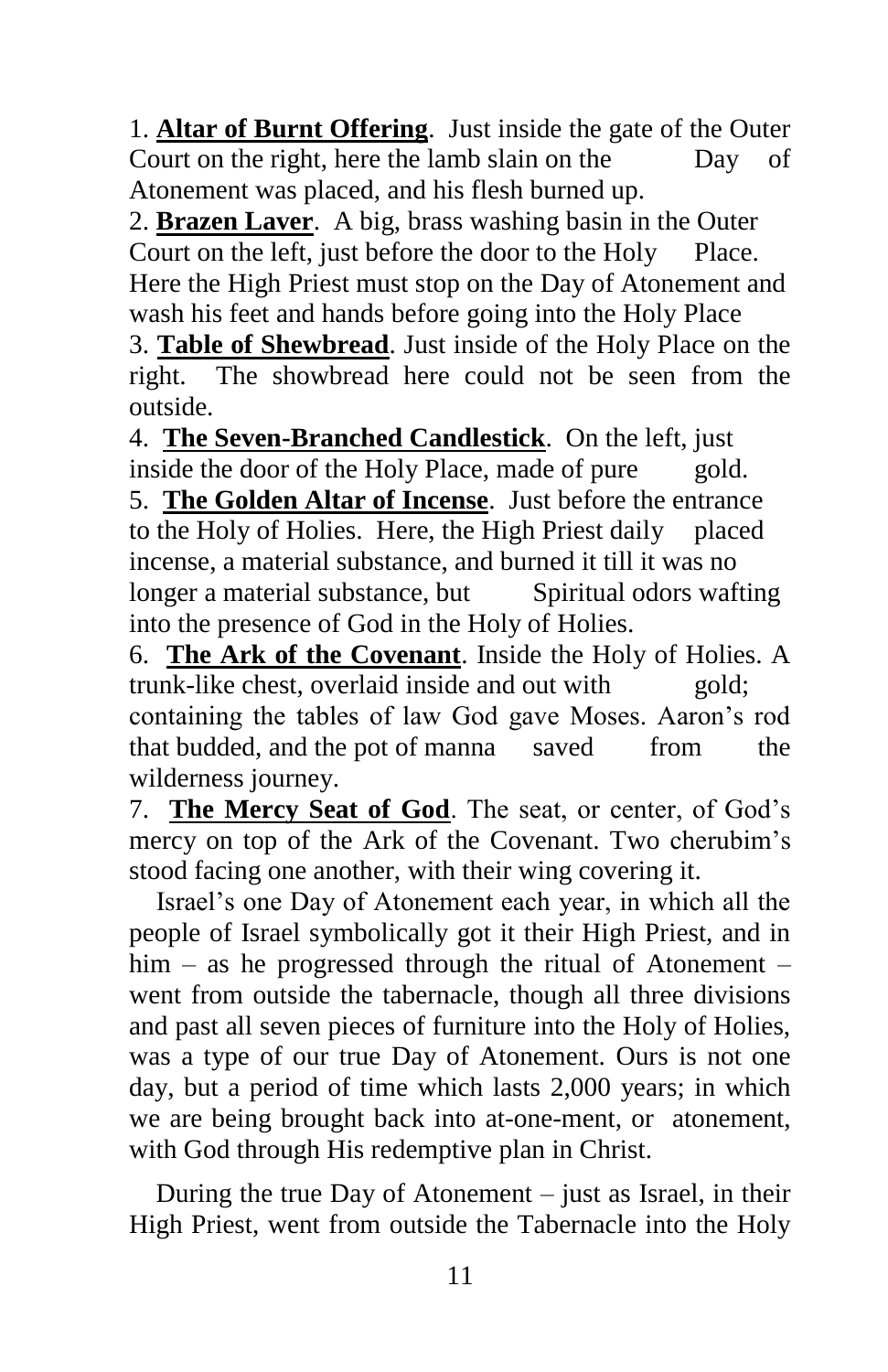of Holies so we, after we have been born again and are in Christ our High Priest, must go through all three great stages and seven steps, of which the three parts of the Tabernacle and seven pieces of furniture were a type. These three stages and seven steps will take us from our lost condition outside God's Tabernacle, out in the world, into His Holy of Holies, there to dwell in union with Him forever!

 The Outer Court of the Tabernacle was a type of the formalistic, ritualistic, Outer-Court Christianity we enter into when we are first saved, with all its program and form and ritual. The entrance to the Outer Court, called the gate, is a type of Water Baptism, by which we join the visible church organization and enter into Outer-Court Christianity. The Altar of Burnt Offering, at the entrance to the Outer Court where the lamb that was slain was burned up speaks of the Atonement Truths: Christ suffering the fires of hell to atone for our sins. The Brazen Laver, in the Outer Court, at which the High Priest must wash his feet before going into the Holy Place, reveals that in the Outer Court we, who are the Body of Christ, of which the body of that High Priest was a type, must start cleaning up our walk, or washing our feet, in the Outer Court, before we can go on into the Holy Place. It is true that in Outer Court Christianity, after we are saved through our Study of the letter of the Word, we begin seeing the sins of the flesh which are in our lives that have to go, and as we begin to deal with them, we are cleaning up our walk, or washing our feet.

 The Holy Place in the Tabernacle is a type of that supernatural Life and walk in the Spirit which we enter into through the doorway of the Baptism of the Spirit, of which the entrance to the Holy Place, called the door, was a type. Here, we leave behind the program and ritual of Outer Court Christianity, and having, passed through the doorway of the supernatural Baptism of the Spirit, we enter into a life and walk of supernatural experience with God that is not just a program and form, but supernatural Reality. The first piece of furniture in the Holy Place is the Table of Shewbread.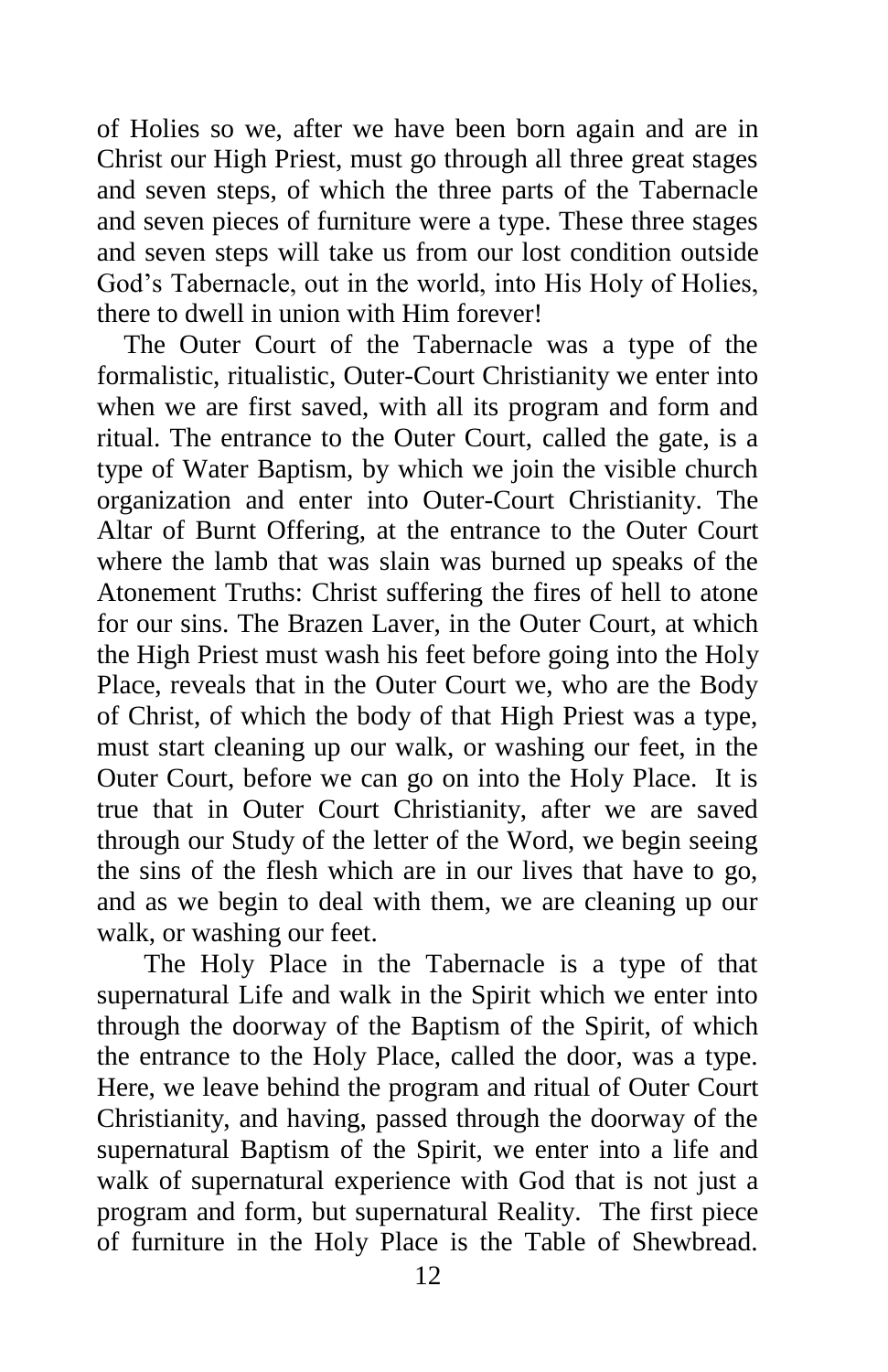This is a type of the Hidden Manna that Jesus speaks of in Rev. 2:17 where He says, "To him that overcometh will I give to eat of the hidden manna." When we, through the Baptism of the Spirit, enter into the Holy Place, the Spirit begins to take us behind the letter of the Word and reveal the Spirit of the Word: the Hidden Manna. This is the reason all the denominational ministers today who receive the Baptism of the Spirit been to cry, "My Bible is become a new book to me!" Of course it has, they have left behind the Outer Court with its letter of the Word, and have entered into the Holy Place and begun to feast on the Hidden Manna from God's Table of Shewbread.

 The Seven-Branched Candlestick at the left is a type of the Seven-Fold Supernatural Gifts and Operations of the Spirit of God, which are available to us only after we have left the Outer Court and entered into the Holy Place. This is why the denominational people and ministers cannot speak in tongues or experience the other Gifts of the Spirit. They are still in the Outer Court. The Seven-Branched Candlestick cannot be seen, even, until one is in the Holy Place. Even so, they will not be able to see the Supernatural Gifts of the Spirit until they have left the Outer Court and entered into the Holy Place through the Baptism of the Spirit. But we do not enter into this Holy Place just to enjoy eating Hidden Manna, feel the Spirit and experience Spiritual Gifts. We are given Hidden Manna that we may eat and grow strong, and we are given Seven-Fold Supernatural Gifts of the Spirit that we may have the strength and power to come to the next step in God's Order: The Golden Altar of Incense. This represents a place that we come to in God where we must lay ourselves down on the Altar of Full Surrender to God. And just as the High Priest placed the material substance, which was incense, on the Altar and burned it till it was no longer a material substance, but Spiritual odors wafting into the Holy of Holies; so we must be taken through the hottest purifying fires of testing until all the flesh, all the dross, all the material substance has been burned out of us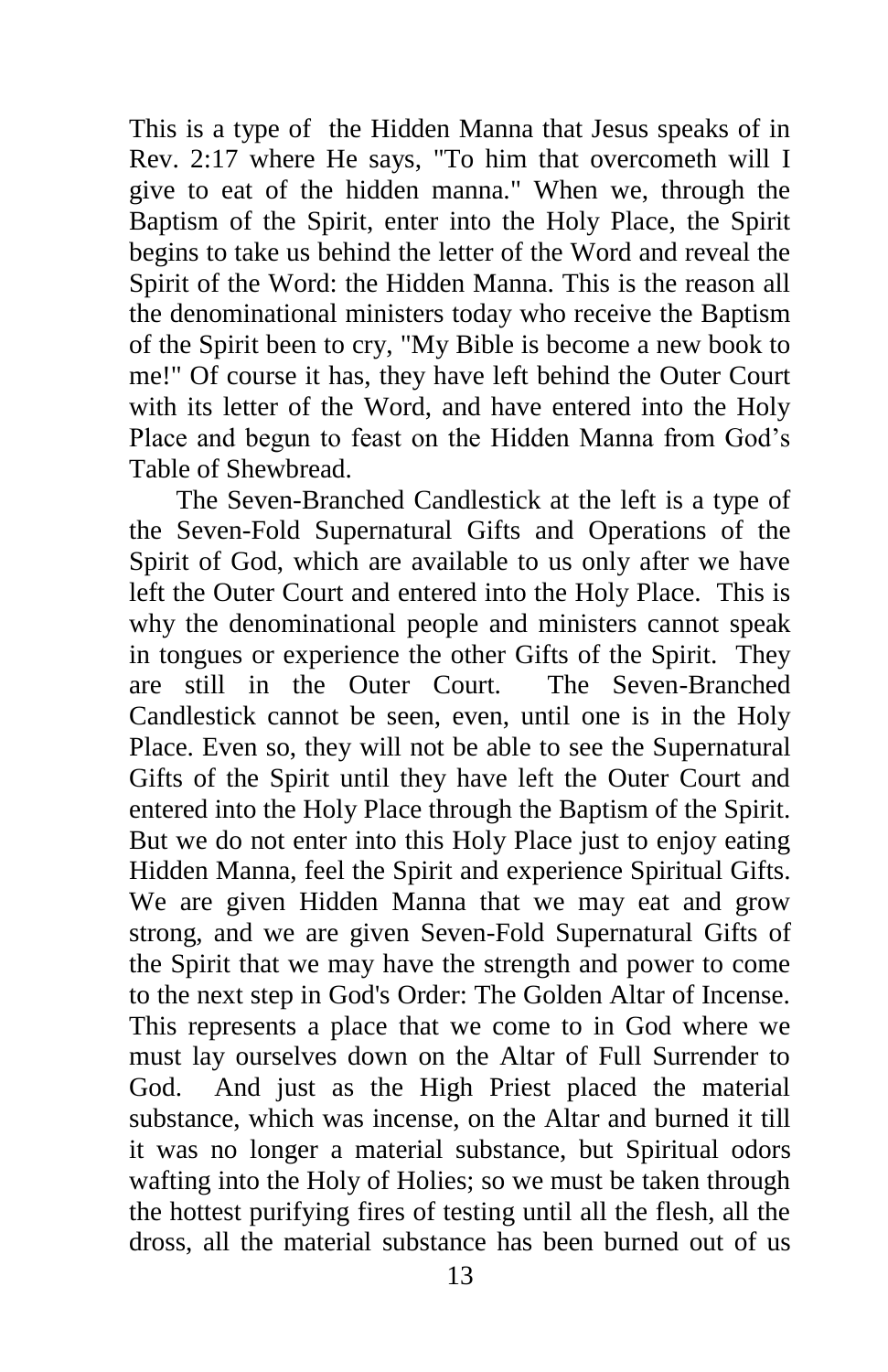and we are no longer a fleshy being, but a Spiritual being ready to enter into the Holy of Holies of God.

 Now we come to the third stage of our journey, the Holy of Holies. There are two things we need to know in order to enter into this place. Namely, what the Ark of the Covenant is and where the Holy of Holies is.

 The Ark of the Covenant was a great, box-like chest, or trunk overlaid inside and out with gold. It was the symbol of the Old Testament Covenant, or contract, God made with Israel. When God gave them the Covenant, or contract, He gave them the Ark as a symbol of that Covenant and told them as long as they had the Ark with them, He would keep His part of the Covenant. When once they lost the Ark for a while, the hand of God was not on them. This Ark of the old Covenant was but a type of the Ark of the New Covenant. For when Jesus came, He gave us a New Ark to go with the Covenant, only this time it was not a chest, but it was the Name of Jesus. Israel went forth carrying the big chest, but Jesus told us to go forth "in My Name," and when He said, "in My Name," He meant in His Nature. For when the term, "name," is used in the Scripture for God, or Jesus, it speaks of their Nature, for the name is symbolic of the Nature. The name J-E-S-U-S means, "Jehovah Saviour," and it reveals the Saviour Nature of Jesus. Thus, when Jesus said, "In my name they shall cast out devils, in my name they shall heal the sick," He meant when we are standing in His Nature the nature of Faith, Truth and Love - God will keep His Covenant and the power of God will be with us.

 When we accept God's Covenant in Christ and are born again, God plants in us the Nature of Jesus, or the Name of Jesus. That is our Ark of the Covenant of which the Old Testament Ark is a type. Only we do not carry our Ark with us, for this is not the age of the flesh, but the age of the Spirit. Israel went forth with their Ark, but Jesus told us to go forth "in My Name" (Nature).

 Now, in order to see what the Ark of the Covenant in the Holy of Holies means, let us learn where the Holy of Holies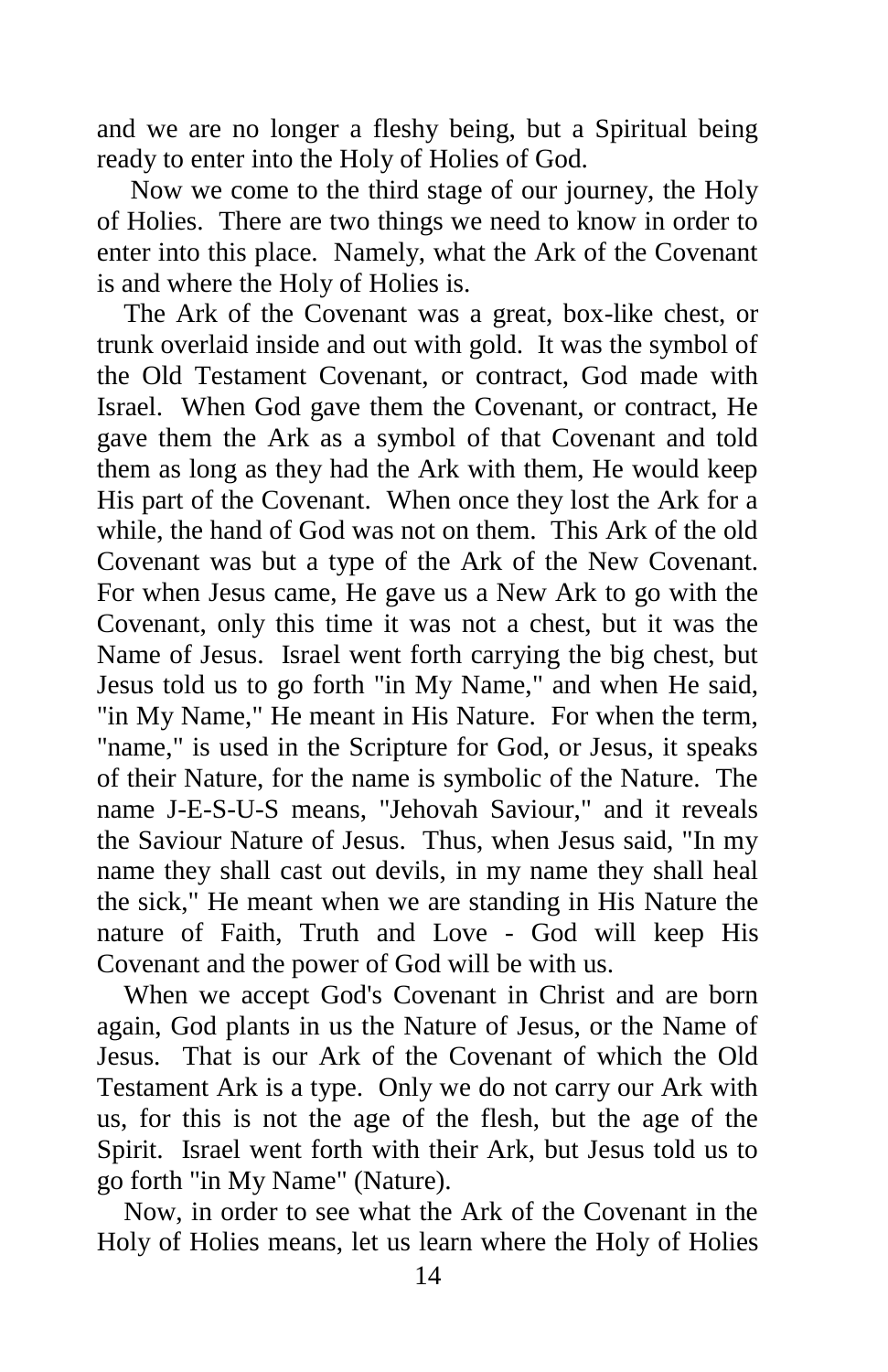is. In the first place, it is where God dwells. Now too many of God's people think God dwells in some physical city out beyond space, called heaven. That is because they are still such babes in Christ that they think God exists in a physical form, therefore, they think He dwells in a physical city.

 But God does not exist in a physical form. The Bible says He is Omnipresent Spirit, which is everywhere. The Bible says He is above all and in all and through all. He fills the whole universe. Therefore you cannot make Him small enough to put in a physical form. If it was ten miles high and tell miles wide, it would still be too small for Him. Nay, He is everywhere, therefore He dwells everywhere. So we cannot say He dwells in a physical form or physical city. Nay, He dwells in the supreme Holiness of His own Nature, and that is the Holy of Holies of God. And when we have passed through all three stages and seven steps of His Order, by which the Name (Nature) of Jesus that He planted in us when we were born again, shall be brought to the highest state of perfection in us; then we will be dwelling in His Holy Nature and His Holy Nature will be dwelling in us, and we will have come to the Holy of Holies of God. Then will be fulfilled the Old Testament type of the Ark of the Covenant in the Holy of Holies.

 Certainly we call see from all this that God does have a Due Order by which we must approach Him. And with these Truths as a foundation, we can go on to see why God struck Uzza dead, when David failed to carry the Ark of the Covenant into Jerusalem in God's Due Order. In the Order that God established in the Tabernacle of old, there were hundreds of Outer-Court Priests that could minister in the Outer Court. But only Aaron, the High priest, and his two sons who came out of his loins, and who symbolically were in him, could minister in the Inner, Sanctuary, the Holy Place.

 In Numbers 4:1-20, God told Moses and Aaron that the Outer-Court Priests must not come near the most Holy Things in the Holy Place: the Table of Shewbread or the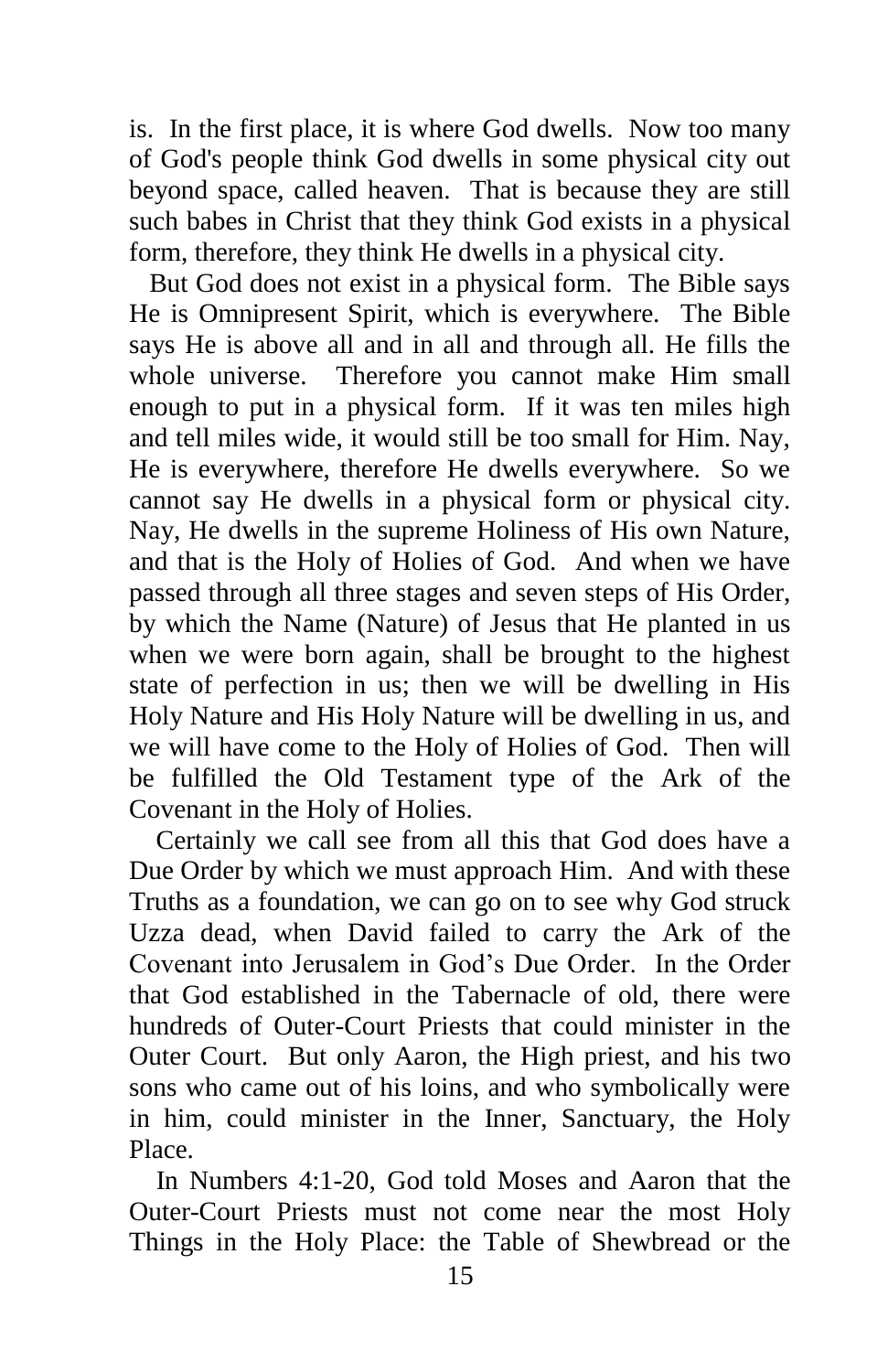Seven-Branched Candlestick; for if they did they would drop dead. Even when the camp of God was to move forward, the Outer-Court Priests were not to come near them to carry them, until they had been covered with their Divine Coverings by Aaron and his sons; for if they looked upon these Holy Things or touched them they would drop dead. These instruments of ministry of the Inner Sanctuary were the Most Holy Things.

 All this proclaims a most awesomely sobering Truth to us today. The Outer-Court Priests of the Old Testament were a type of all Christians and Ministers today who, by virtue of their being born again, are Priests of God, of which the Old Testament Priest was a type. For Revelation 1:6 says we have been made Kings and Priests unto Our God. Also, by virtue of their new birth, all Christians and Ministers are positionally "in Christ" Our High Priest. But none of us are experientially IN the High Priest until we have been Baptized IN the Spirit, and can then get in the Spirit, which means fully under the Anointing.

Therefore, Ministers and Christians who are still in the Outer Court and have not yet been Baptized in the Holy Spirit and entered into the Holy Place, can minister in the Outer Court. They can slay lambs and help people wash at the Brazen Laver; that is, preach the Atonement Truth of the slaying of Christ the lamb, and help people begin to wash away their sins of the flesh. But they cannot minister in the Inner Sanctuary. They have no business to come near the Table of Shewbread, the Hidden Manna, nor the Seven-Branched Candlestick. They should not try to preach about the Gifts of the Spirit: Tongues, Prophecy, Gifts of healing, or any others for if they do, just as the Old Testament Outer-Court Priest dropped dead when he came near these most Holy Things, so they will minister death, and not Life, to themselves and all to whom they minister.

 Many a preacher today, who is still in the Outer Court, and does not even know how to get in the Spirit - in the High Priest, fully under the Anointing - dares to lay his hands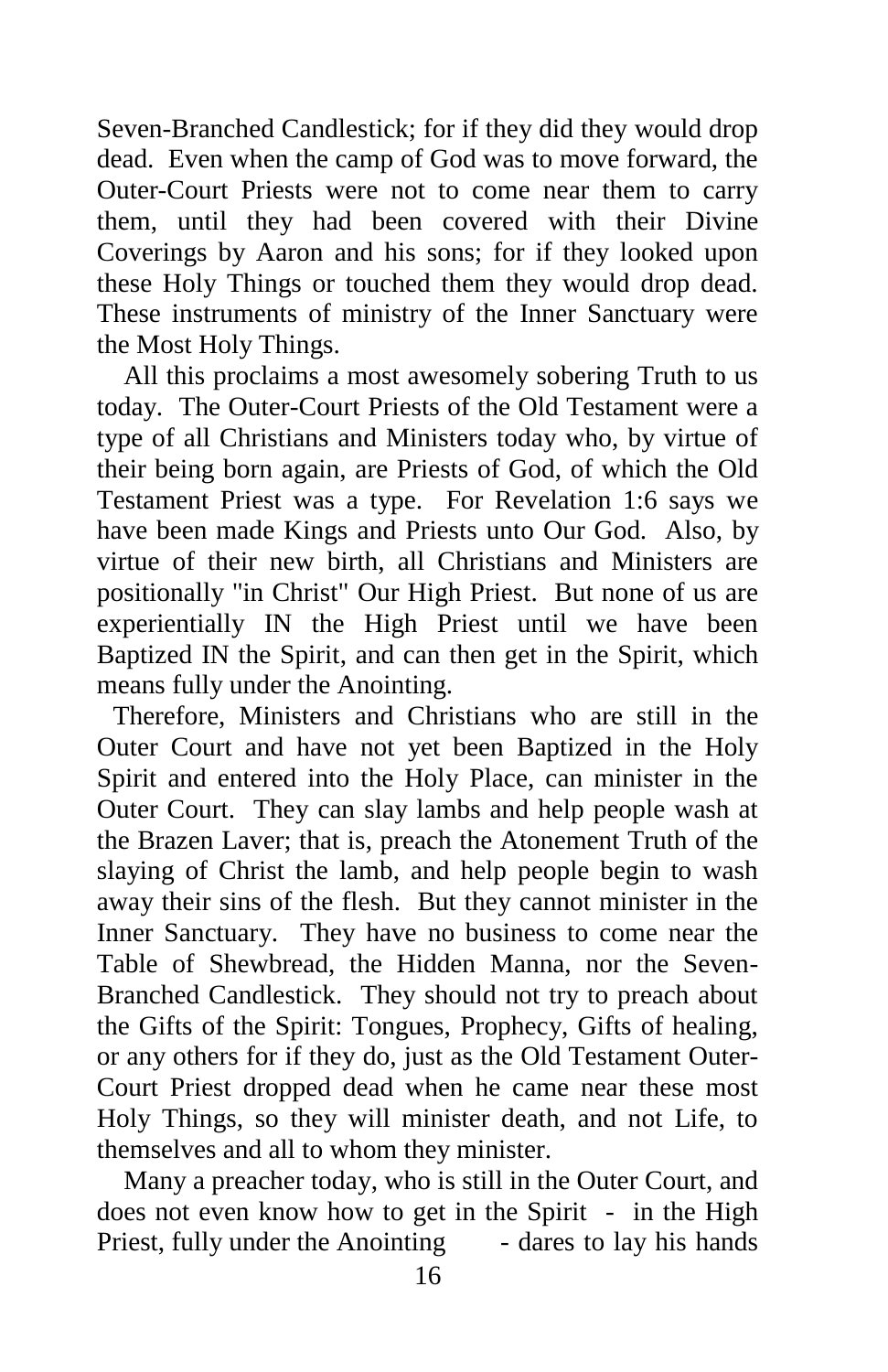of flesh on God's Holy Table of Shewbread and preach and write about the Hidden Manna and Gifts of the Spirit. They write great long thesis' on why the Gifts of Healing and Tongues are not for today and when they do, they are ministering death and not life to God's people. That is why their people sit in the pews and there is none of the Supernatural life of Christ in them. The physical death the Old Testament Outer-Court Priest experienced when he came near the most Holy Things of the Inner Sanctuary was but temporal death, but we live in the age of the Spirit and we deal with the Eternal Realities, Spiritual Life and death. No one should attempt to speak or write about the hidden things of God's Word, the Table of Shewbread; or the Gifts of the Spirit, the Candlestick; unless they know they are in the High Priest, in the Spirit, fully under the Anointing. Many Pentecostal Ministers are not aware of the awesome Holiness of the Holy Place they have entered into. They often come to the pulpit in the flesh: not in the Spirit, under the Anointing, in the High Priest and they also minister death, and not Life, to God's people.

 Aaron alone was the Minister of the Inner Sanctuary. His two sons had access to minister there only by virtue of the fact that they were in Him; but he, the High Priest, was the only minister of the Inner Sanctuary, the Holy Place. Even so Christ, our High Priest, is the only Minister of the Inner Sanctuary, the true Holy Place. We who have been Baptized in the Spirit have access to minister there only by virtue of our being in Him. And we have, therefore, no business to lay our hands on the Table of Shewbread, or the Candlestick, and try to minister Hidden Manna or in the Gifts of the Spirit unless we know we are in the High Priest -in the Spirit, fully under the Anointing: so that it is verily Christ Himself, the only Minister of the Inner Sanctuary, ministering through us. Otherwise we will lay hands of flesh on the most Holy Things and minister death, and not Life. With these Truths before us it is easy to see why Uzza dropped dead when he laid his hands on the Ark of God to steady it. Long ago God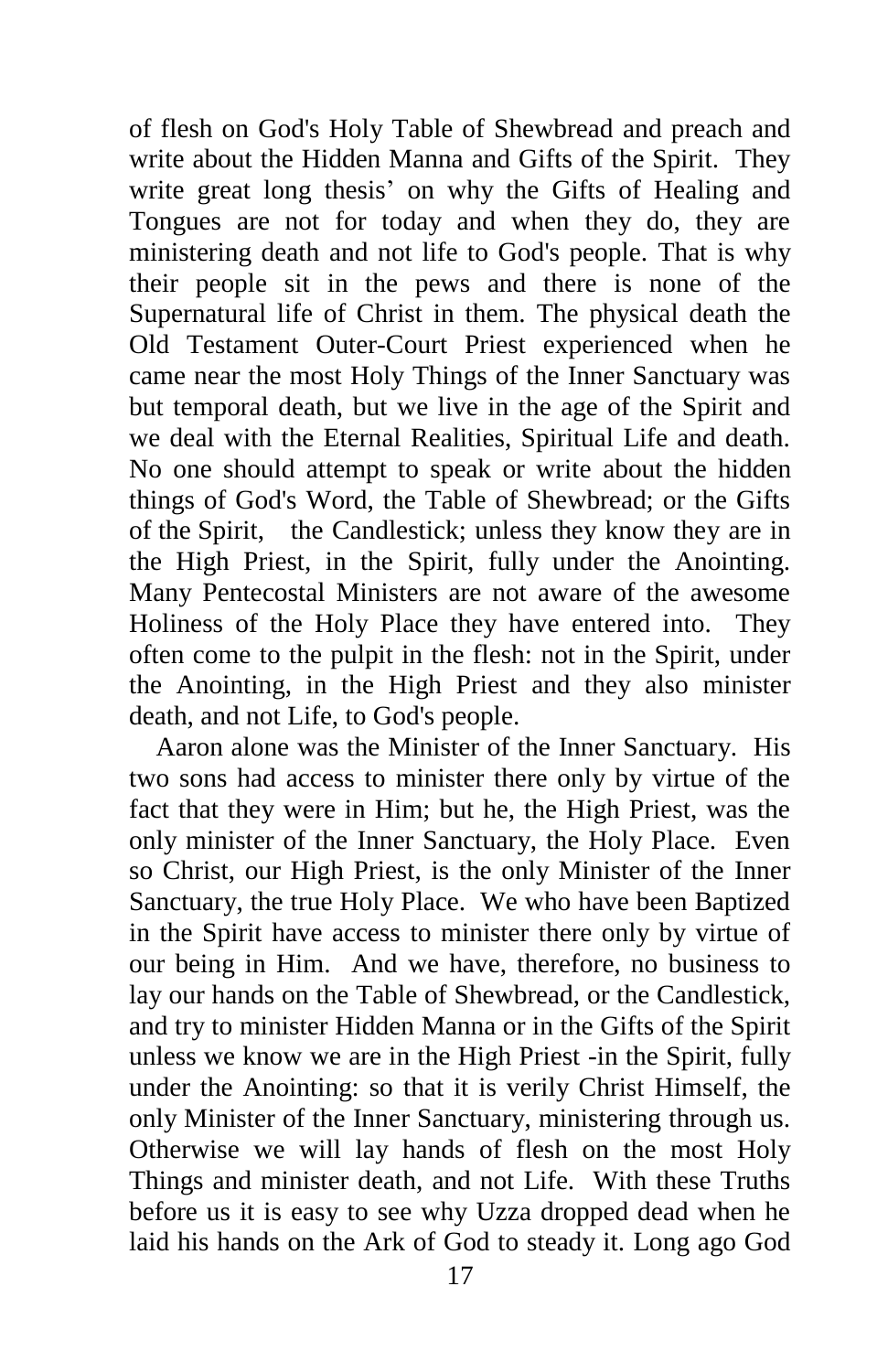had given a specific Order for carrying the ark, to prevent this from happening. He had commanded to overlay two staves of shittim wood with gold and to run them through the two gold rings on each side of the Ark. This was so the priests who carried the Ark could touch the ends of the staves with their hands, but only gold at the point where the staves went through the rings- touched the Ark. For hands of flesh must not touch the Ark of God.

 Over five hundred years later, David prepared to carry the Ark of God into Jerusalem. He was very happy because at last the Ark of God was getting to its final resting place. Israel had been in the Promised Land for five hundred years, but they had never yet conquered Jerusalem, the very City of God, the headquarters of the Promised Land. The devil's people, the Philistines, were still in possession of it. The Ark of God was still wandering around from place to place in the land outside Jerusalem. Therefore it had not come to the end of its journey. God's purpose for Israel was not just to carry the Ark into the Promised Land, but to carry it all the way into Jerusalem, and to build the Temple of the Lord and place the Ark of Covenant in its true place in the Holy of Holies. Then would be completed the type and prophecy of what God intends to make out of us, the True Temple of the New Testament Age.

 But because God had found no ministry that would fully yield to Him, Israel had been in the land five hundred years and had not possessed Jerusalem from the Philistines. Finally, God found David, a man after His own heart. And when David came to the throne he wholly followed the Lord, and God so anointed him that he led Israel to victory over all the nations round about and finally conquered the Philistines and possessed Jerusalem, the City of God. Then, of course, the next step was to carry the Ark of God into Jerusalem. And so David, filled with joy over his victory, called all Israel together to carry the Ark of God into Jerusalem. He placed the Ark on a wooden cart and with all Israel dancing and singing with great joy, the procession started. But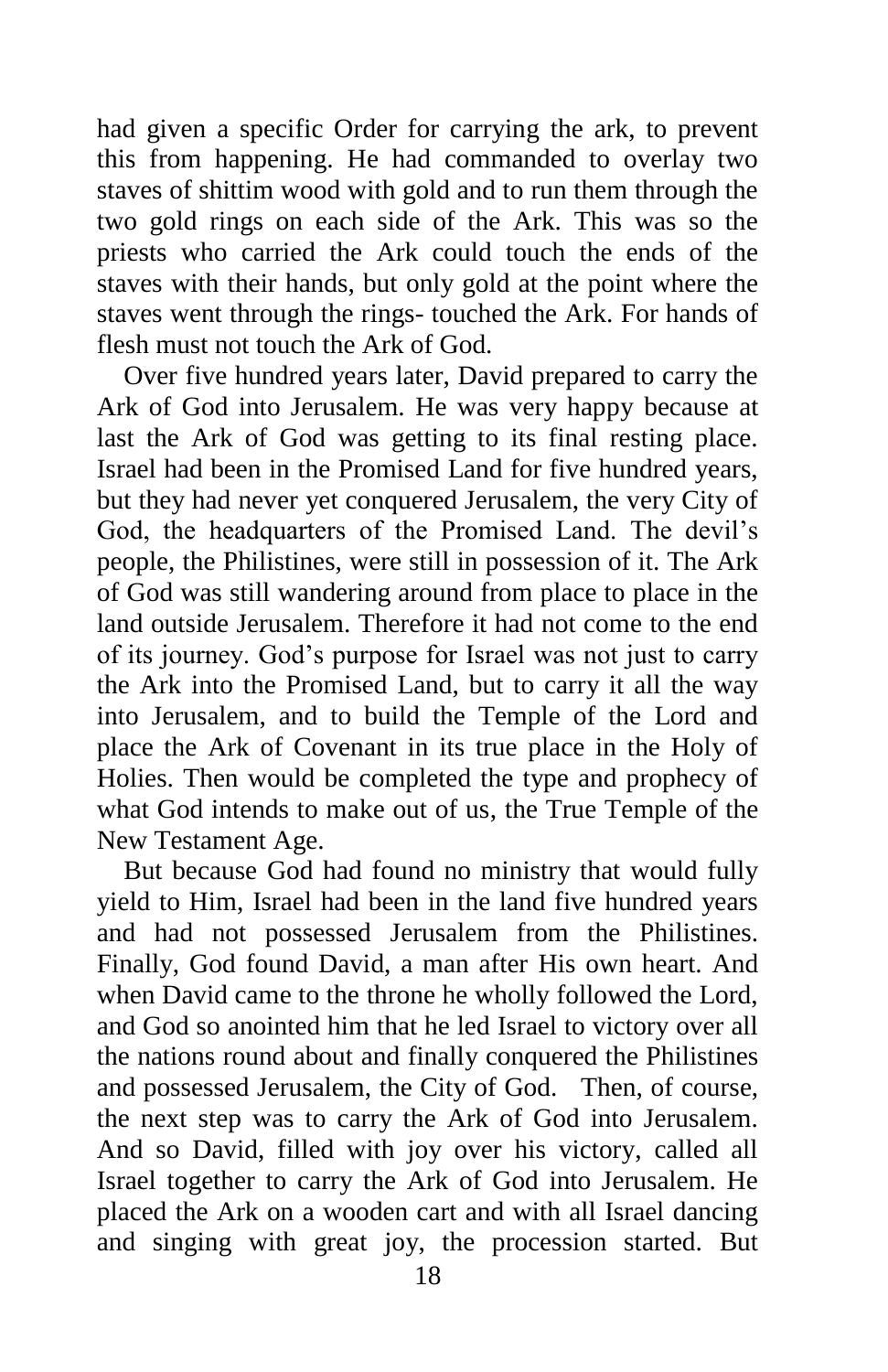suddenly, as the oxen stumbled, the Ark began to topple down and Uzza - sincere and earnest man that he was sought to steady it with his hand, but in an instant, as his hand touched the Ark, he dropped dead. A great hush fell over the procession. All wondered why God had struck Uzza dead.

 What had they done wrong? Was not God pleased with them? Had He not blessed David as a mighty warrior to win many victories over their enemies? It was not until three months later that David realized where he had failed God. Because he sought Him not after the Due Order. It would have been far better if David, instead of singing and dancing before the lord, had been on his knees searching the Scriptures for God's Order for carrying the Ark. Five hundred years had passed since God's Order had been given. And David, like many preachers today, thought as long as he was winning victories it did not matter whether things were done in God's Order or not. He was a great warrior and could win mighty battles with the sword, but he forgot there is more to fulfilling God's plan than just winning battles.

 The situation is the same today in New Testament Israel. The New Testament Ark, the Name of Jesus, is not only still outside Jerusalem, it is still in the wilderness. It has not even crossed over Jordan yet. And when most of God's children hear of a message called Divine Order, they do not know what it is all about, because they have never even been taught God has an Order. Every preacher figures as long as he is getting a few victories for God it does not matter how God's work is done, as long as he has everybody working.

 Today, they are once again carrying the Ark of God on a wooden cart -- for wood is symbolic of man with his fleshy programs and promotions - and every time the Ark begins to topple, and the work of carrying the Name of Jesus to its place of Glory begins to fall apart, they call their fleshy board together and lay hands of flesh on the Ark of God again, saying, "We need a new program." They have had a hundred programs, and none of them have worked, and none ever will.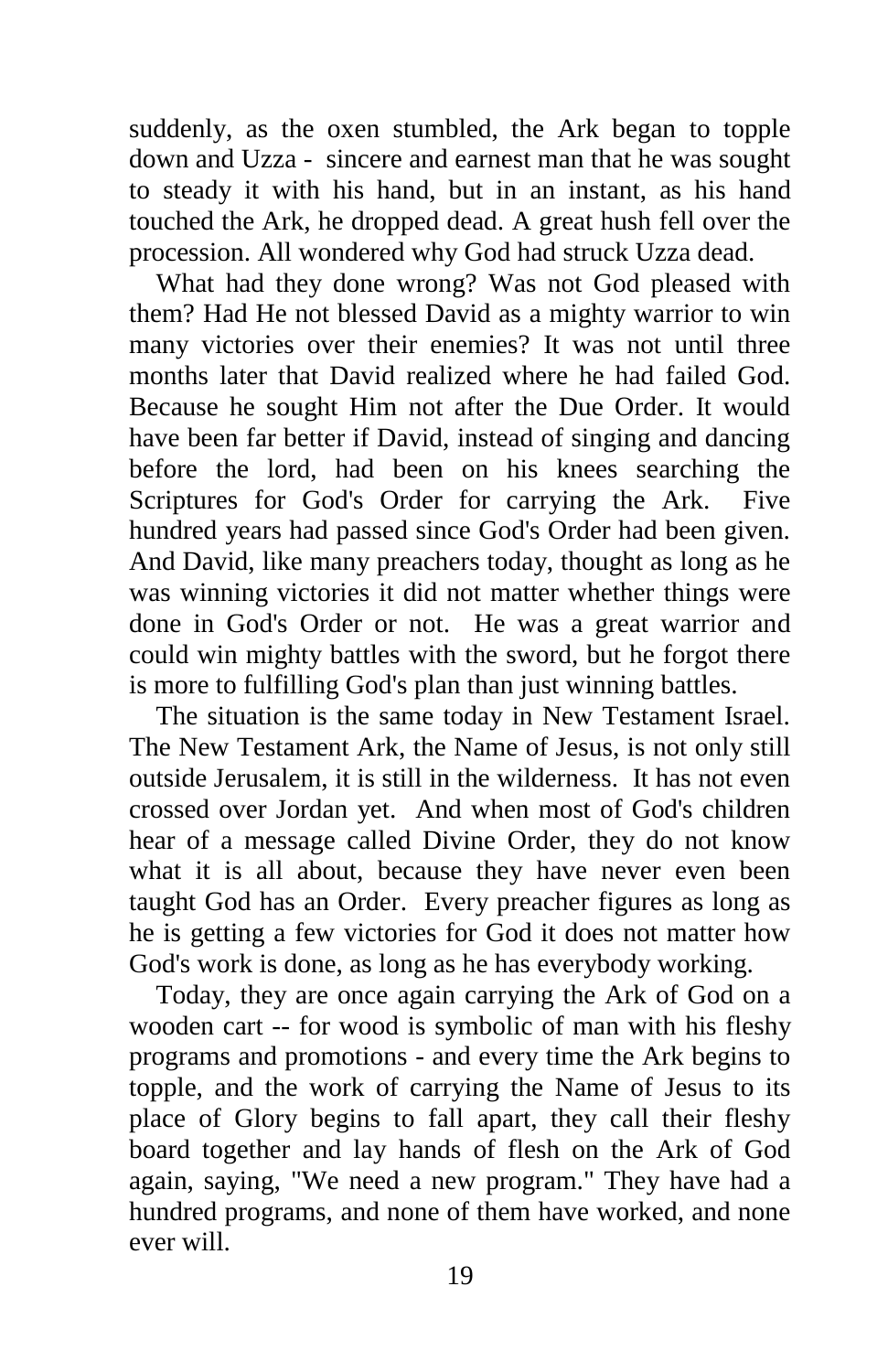For Uzza died to proclaim to all generations that when hands of flesh are laid on the True Ark of God, which is the Name of Jesus, we are going to reap death and not Life - and not temporal, physical death, for we deal in the eternal realities - but Spiritual death. We, who are Ministers of the Inner Sanctuary, have access to this Holy Place only by virtue of our being in Christ, our High Priest.

 For just as Aaron the High Priest was the only Minister of the Holy Place, which was a figure of the True, so Christ is the only Minister of the True Holy Place. Therefore we dare not try to serve Hidden Manna or use Gifts of the Spirit except we know that we are in the High Priest, in the Spirit, fully under the Anointing - so that it is verily He, Himself, that is ministering through us. Thus only Gold will touch the Ark of the Covenant.

 David had to stand and watch one of his finest men die because of his failure. He was the Shepherd. It was his responsibility to go back in the Scriptures and get God's Order for carrying the Ark. But he was too proud of his victories he had won for the Lord, and too busy dancing in the Spirit. There is many a preacher today who is seeing his finest men die spiritually in his church, as Uzza died, because he does not go back in the Scriptures and get God's Order for carrying the Ark. He thinks as long as he has them working all is well, and they are laying hands of flesh on the Ark of God and dying spiritually right and left.

 Many a healing preacher is so proud of his victories for the Lord as he casts out a few devils and gets a few healings that he cares nothing for searching the Scriptures and getting God's Order and God's eternal plan, that he may lead God's people into it. As long as he keeps the crowds coming, and dancing with joy in the Spirit, and money flowing into the coffers - he cares not how many Uzzas die, and that the Ark of God remains outside Jerusalem.

 We are not the first people of God to wake up and discover that the Priesthood of Israel has tossed aside God's Order and substituted their own Baalistic, fleshy orders.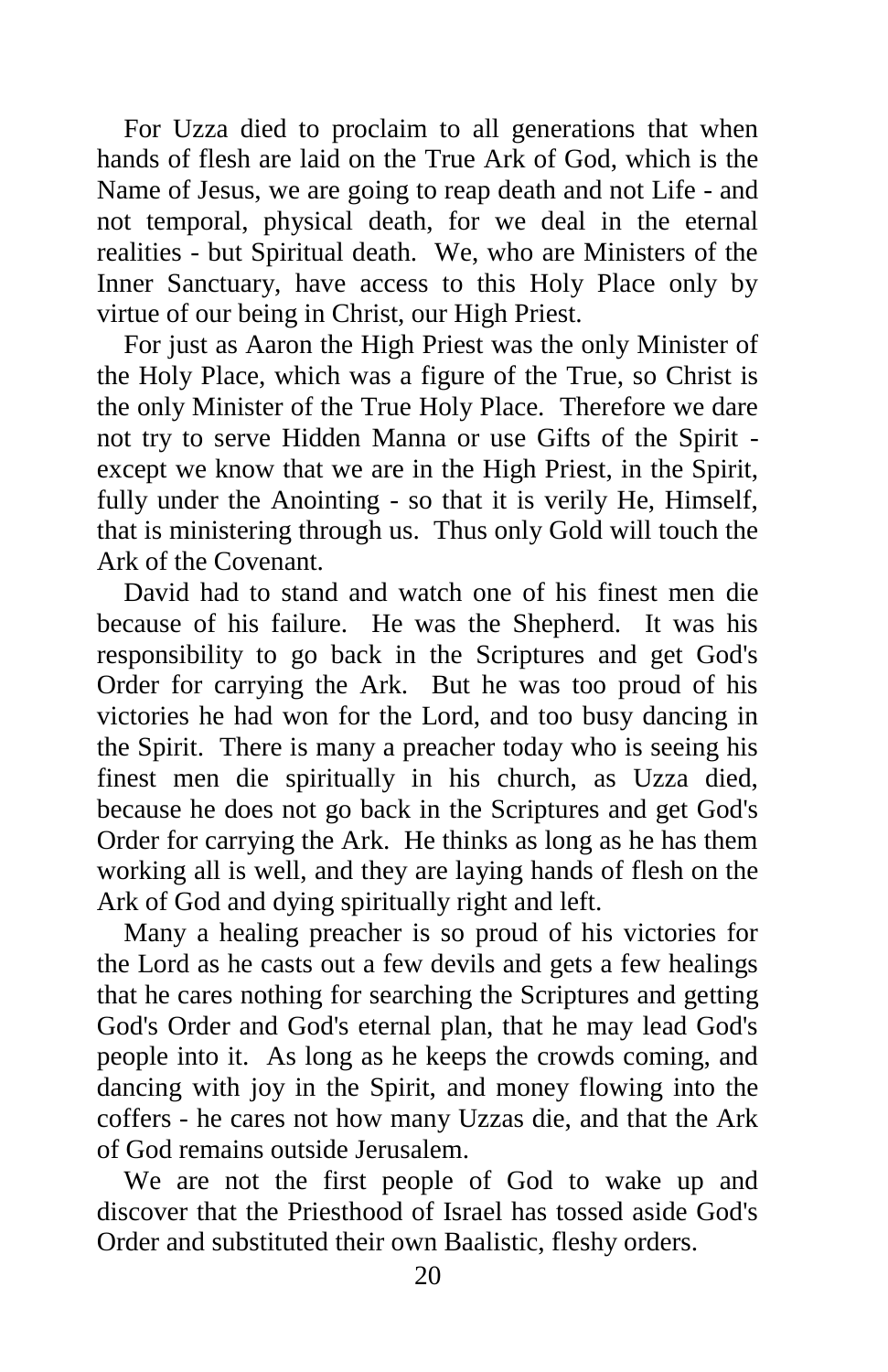In the days of King Josiah, as he began to repair the breaches in the house of the Lord, he found the book of the law of God where it had been tossed aside. As he read the book and saw the Order that had been given by God to his fathers hundreds of years before, he rent his clothes as he saw how far the Priesthood of his day had departed from that Order. He gathered all the elders of Israel together and read them the book of the law revealing God's Order. Then he literally had to command the High Priest, and the Priest of the second order to bring out of the very Temple of the Lord all the vessels that were made for Baal and for the host of heaven. He broke down the false altars and restored the true Temple worship and the true Order of God.

 Now once again in Israel our eyes are opened, and we suddenly see that the Priesthood in Israel have tossed aside the revelation of God's Order, and have substituted their own fleshly, Baalistic orders.

 As we begin to repair the breaches in the House of the Lord, and discover the revelation of God's Order and of His true Five-Fold Spirit Ministry, and His plan for perfecting the Saints we rend our clothes in anguish, as we see how far the Priesthood in Israel has departed from that Order.

 The Temple of the Lord is filled with vessels devoted to Baal-worship: choir robes and doctors' degrees have replaced supernatural Gifts of the Spirit. Music ministers, educational directors, denominational presidents and chairman of boards of directors have replaced Apostles, Prophets, Evangelists, Pastors and Teachers.

 Truly, it is time for the Elders of Israel to come together and on their knees search out the Book of the revelation of God's Order. Thank God, there are Elders in Israel who are doing just that. The Spirit of God is going to show them God's True Order. They are going to carry out of the Temple of God the vessels made for Baal, they are going to break (town the false altars in the high places. They are going to restore God's True Order of five supernatural Spirit Ministries and nine supernatural Spirit Gifts, to produce nine